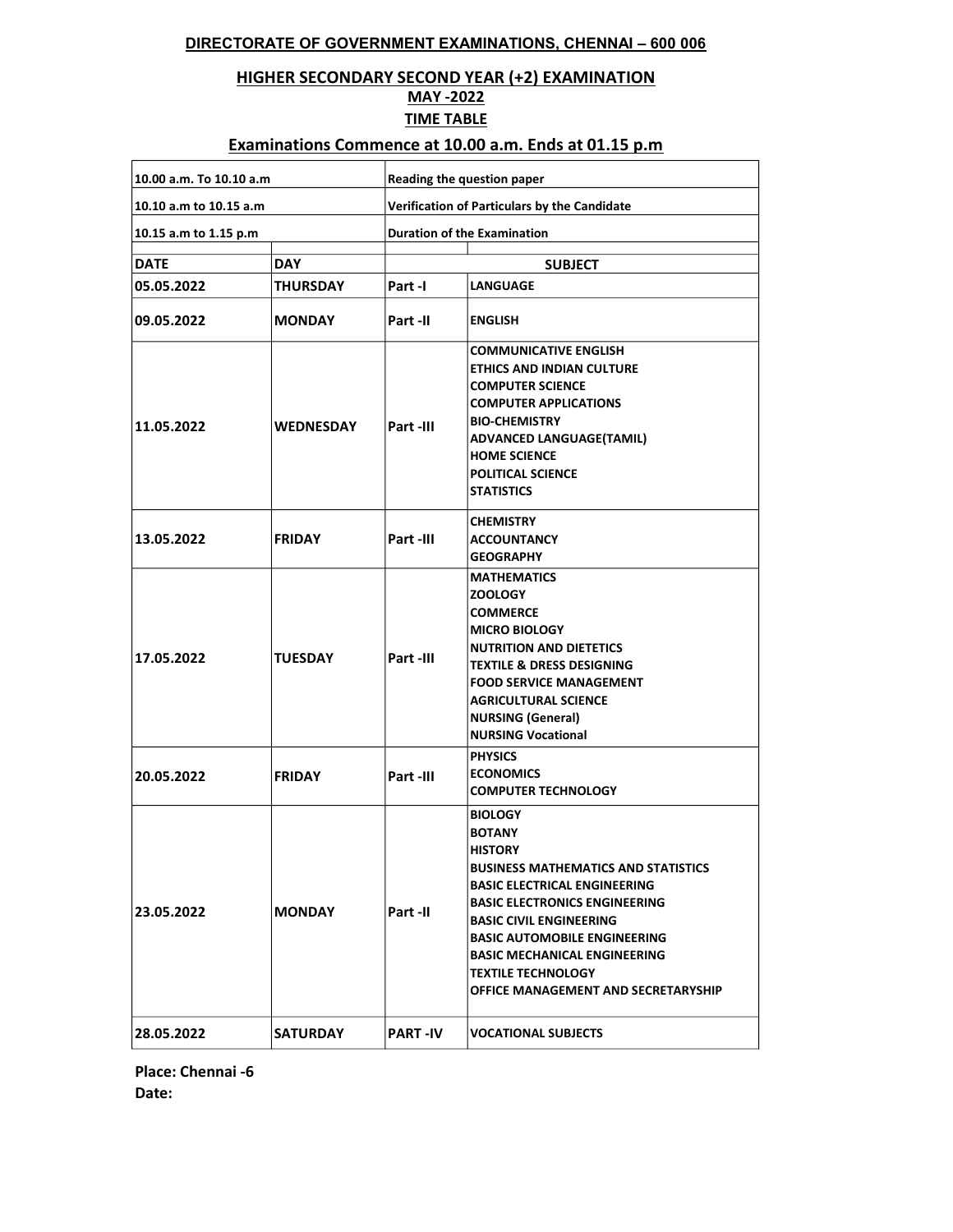#### DIRECTORATE OF GOVERNMENT EXAMINATIONS, CHENNAI – 600 006

### HIGHER SECONDARY FIRST YEAR (+1) EXAMINATION

#### MAY -2022

TIME TABLE

### Examinations Commence at 10.00 a.m. Ends at 01.15 p.m

| 10.00 a.m. To 10.10 a.m |                  | Reading the question paper                                                                                                                                                                                                                                                                                                                                                             |                                                                                                                                                                                                                                                                                     |  |
|-------------------------|------------------|----------------------------------------------------------------------------------------------------------------------------------------------------------------------------------------------------------------------------------------------------------------------------------------------------------------------------------------------------------------------------------------|-------------------------------------------------------------------------------------------------------------------------------------------------------------------------------------------------------------------------------------------------------------------------------------|--|
| 10.10 a.m to 10.15 a.m  |                  | Verification of Particulars by the Candidate                                                                                                                                                                                                                                                                                                                                           |                                                                                                                                                                                                                                                                                     |  |
| 10.15 a.m to 1.15 p.m   |                  | <b>Duration of the Examination</b>                                                                                                                                                                                                                                                                                                                                                     |                                                                                                                                                                                                                                                                                     |  |
| <b>DATE</b>             | <b>DAY</b>       | <b>SUBJECT</b>                                                                                                                                                                                                                                                                                                                                                                         |                                                                                                                                                                                                                                                                                     |  |
| 10.05.2022              | <b>TUESDAY</b>   | Part-I                                                                                                                                                                                                                                                                                                                                                                                 | <b>LANGUAGE</b>                                                                                                                                                                                                                                                                     |  |
| 12.05.2022              | <b>THURSDAY</b>  | Part -II                                                                                                                                                                                                                                                                                                                                                                               | <b>ENGLISH</b>                                                                                                                                                                                                                                                                      |  |
| 16.05.2022              | <b>MONDAY</b>    | <b>BIOLOGY</b><br><b>BOTANY</b><br><b>HISTORY</b><br><b>BUSINESS MATHEMATICS AND STATISTICS</b><br><b>BASIC ELECTRICAL ENGINEERING</b><br><b>BASIC ELECTRONICS ENGINEERING</b><br>Part -III<br><b>BASIC CIVIL ENGINEERING</b><br><b>BASIC AUTOMOBILE ENGINEERING</b><br><b>BASIC MECHANICAL ENGINEERING</b><br><b>TEXTILE TECHNOLOGY</b><br><b>OFFICE MANAGEMENT AND SECRETARYSHIP</b> |                                                                                                                                                                                                                                                                                     |  |
| 19.05.2022              | <b>THURSDAY</b>  | Part -III                                                                                                                                                                                                                                                                                                                                                                              | <b>CHEMISTRY</b><br><b>ACCOUNTANCY</b><br><b>GEOGRAPHY</b>                                                                                                                                                                                                                          |  |
| 25.05.2022              | <b>WEDNESDAY</b> | Part-III                                                                                                                                                                                                                                                                                                                                                                               | <b>MATHEMATICS</b><br><b>ZOOLOGY</b><br><b>COMMERCE</b><br><b>MICRO BIOLOGY</b><br><b>NUTRITION AND DIETETICS</b><br><b>TEXTILE &amp; DRESS DESIGNING</b><br><b>FOOD SERVICE MANAGEMENT</b><br><b>AGRICULTURAL SCIENCE</b><br><b>NURSING (General)</b><br><b>NURSING Vocational</b> |  |
| 27.05.2022              | <b>FRIDAY</b>    | Part -III                                                                                                                                                                                                                                                                                                                                                                              | <b>COMMUNICATIVE ENGLISH</b><br><b>ETHICS AND INDIAN CULTURE</b><br><b>COMPUTER SCIENCE</b><br><b>COMPUTER APPLICATIONS</b><br><b>BIO-CHEMISTRY</b><br><b>ADVANCED LANGUAGE(TAMIL)</b><br><b>HOME SCIENCE</b><br>POLITICAL SCIENCE<br><b>STATISTICS</b>                             |  |
| 31.05.2022              | <b>TUESDAY</b>   | Part -III                                                                                                                                                                                                                                                                                                                                                                              | <b>PHYSICS</b><br><b>ECONOMICS</b><br><b>COMPUTER TECHNOLOGY</b>                                                                                                                                                                                                                    |  |

Place: Chennai -6 Date: